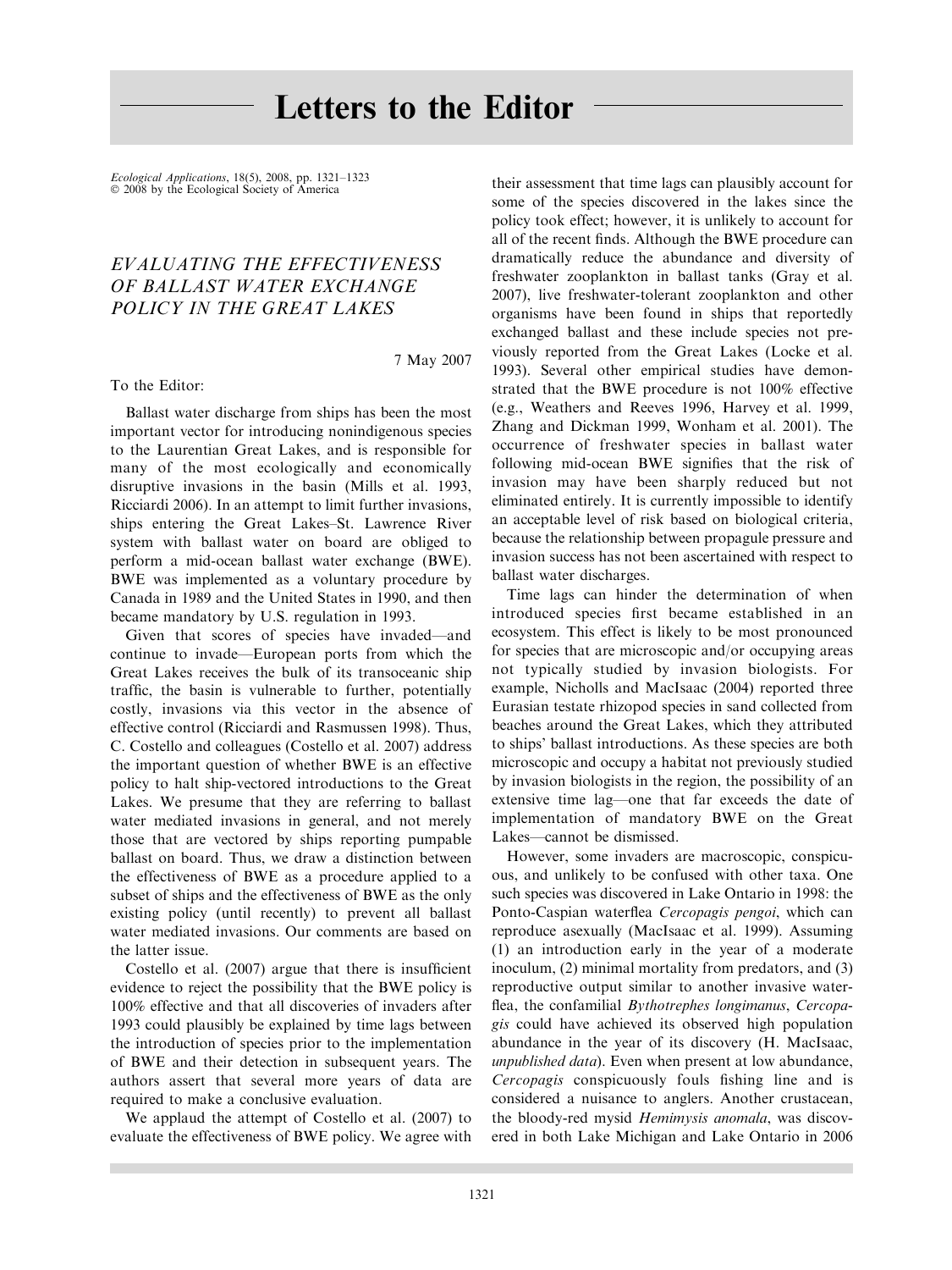(Pothoven et al. 2007). Hemimysis occurs in dense swarms in nearshore areas not occupied by native mysids. While a lag time of a few years is plausible, it is unlikely that either Cercopagis or Hemimysis would be misidentified or otherwise evade detection for periods exceeding 5 and 13 years, respectively. Ballast water release is the most probable vector for the introduction of both species, which invaded European ports (including those commonly visited by vessels bound for the Great Lakes) prior to invading North America. Indeed, the spread of these and other species to key European ports causes us to question the inclusion of an attenuation rate for potential invaders in Costello et al.'s (2007) model. Available evidence suggests that any attenuation of the pool of potential invaders in European ports that occurs as European species colonize the Great Lakes is offset by the addition of non-North American invaders that spread within Europe and subsequently could invade the Great Lakes from these same ports (e.g., bij de Vaate et al. 2002). It is more likely, then, that access of the Great Lakes to nonindigenous species has been increasing, owing to the continuous spread of species elsewhere.

Second, other shipping sub-vectors not covered by the 1993 BWE policy could be responsible for species introductions. Until 2006, the existing BWE regulation applied to only  $\sim$ 10% of vessels that entered the Great Lakes with declarable quantities of ballast water (i.e., their tanks were filled). The vast majority of vessels enter the lakes loaded with cargo and only residual water and sediments in most of their ballast tanks. These vessels (''No-Ballast-on-Board'' or NOBOB ships) typically carry 46 tons (Mg) of fresh, brackish, or saline residual ballast water and 15 tons of sediment (Duggan et al. 2005). The residual waters and sediments of these ships have been found to harbor several species that have either been discovered in the Great Lakes in the years following the implementation of BWE or have not yet been recorded established in the basin (Bailey et al. 2005, Duggan et al. 2005). Such species could be resuspended during ballasting operations and then subsequently discharged after the ship travels to another port within the Great Lakes to load new cargo.

Another category of shipping that, until recently, has been unregulated is coastal shipping within North America. The recent discovery in the Great Lakes of Atlantic coastal marine species suggests that vessels engaged in coastal commerce could contribute to the invasive species problem in the Great Lakes. The amphipod Gammarus tigrinus was discovered in the lakes in 2001, and likely originated from the Gulf of St. Lawrence, or the Hudson or Elizabeth River estuaries (Kelly et al. 2006). Similarly the virus responsible for viral hemorrhagic septicemia causing die-offs in fish was first observed affecting fish in the Great Lakes in 2003; it likely originated from coastal waters of eastern North

America, possibly via transport in infected migratory fishes or in ballast water (Elsayed et al. 2006). Ballasting activities of coastal vessels entering the Great Lakes were unregulated prior to 2006, and are now only partially regulated. Since Gammarus tigrinus is also established in Baltic and North Sea port areas, it could have been introduced to the Great Lakes in the freshwater ballast of a transoceanic vessel (with a time lag), in the residual freshwater or marine ballast of a transoceanic NOBOB vessel (with or without a time lag), or in the freshwater or brackish water ballast of a coastal vessel (with or without a time lag). This example highlights the difficulty in ascertaining the efficacy of BWE as a procedure when multiple vectors, each with differing degrees of regulation, may contribute to the invasion problem.

Furthermore, since 1993 there have been discovered nonindigenous species whose introductions are attributable to ballast water release but that have failed to become established: the Ponto-Caspian amphipod Corophium mucronatum, the Chinese mitten crab Eriocheir sinensis, and the European flounder Platichthys flesus (Grigorovich and MacIsaac 1999, Ricciardi 2006). Each of these species has been detected, in some cases multiple times, over the past 10 years. The age of the captured individuals and their inability to reproduce in fresh water (indicating that they are not members of a previously established population) provides more evidence that the ballast water vector remained active after 1993.

In conclusion, we would agree that there is insufficient data to precisely estimate the effectiveness of the BWE policy. However, empirical evidence suggests that this policy has not been 100% effective in preventing all shipvectored transfers of NIS to the Great Lakes. The BWE procedure severely reduces the diversity and abundance of freshwater organisms in ballast tanks (Gray et al. 2007), but the consequences of the resulting low inoculum density on invasion success have not been determined. A proposed standard by the International Maritime Organization would permit 10 viable individuals per cubic meter of zooplankton-sized organisms in treated ballast effluent. BWE may reduce density of live freshwater invertebrates to below this level, although there is no biological basis for the proposed standard other than that 'lower is better.' A low inoculum of animals might be offset by asexual reproduction and exponential growth (e.g., Cercopagis pengoi) or by social aggregation (e.g., swarming, as observed for Hemimysis anomala) that effectively raises the local concentration of discharged organisms and enhances their reproductive and establishment success.

Even if the BWE procedure completely eliminated the risk posed by ballasted ships arriving from overseas ports, its beneficial effects likely have been offset by the other unregulated vectors we described. In recognition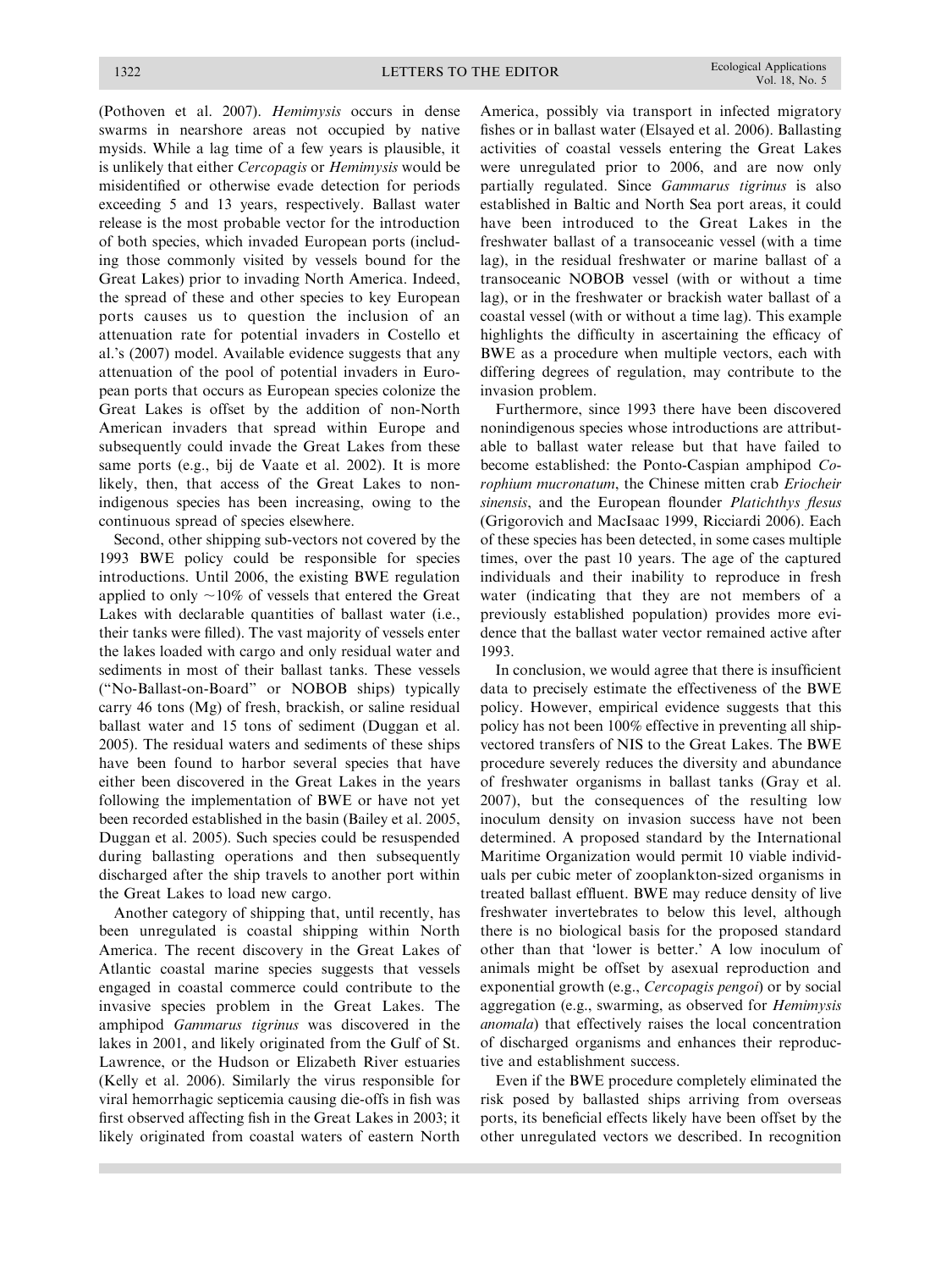of this, Canada recently implemented new regulations for management of residuals contained within NOBOB tanks, and require the salinity of all ballast water to be 30 ppt or greater (Government of Canada 2006).

## Literature Cited

- Bailey, S. A., I. C. Duggan, P. T. Jenkins, and H. J. MacIsaac. 2005. Invertebrate resting stages in residual ballast sediment of transoceanic ships. Canadian Journal of Fisheries and Aquatic Sciences 62:1090–1103.
- bij de Vaate, A., K. Jażdżewski, H. A. M. Ketelaars, S. Gollasch, and G. van der Velde. 2002. Geographic patterns in range extension of Ponto-Caspian macroinvertebrate species in Europe. Canadian Journal of Fisheries and Aquatic Sciences 59:1159–1174.
- Costello, C., J. M. Drake, and D. M. Lodge. 2007. Evaluating an invasive species policy: ballast water exchange in the Great Lakes. Ecological Applications 17:655–662.
- Duggan, I. C., C. D. A. van Overdijk, S. A. Bailey, P. T. Jenkins, H. Limén, and H. J. MacIsaac. 2005. Invertebrates associated with residual ballast water and sediments of cargo carrying ships entering the Great Lakes. Canadian Journal of Fisheries and Aquatic Sciences 62:2463–2474.
- Elsayed, E., M. Faisal, M. Thomas, G. Whelan, W. Batts, and J. Winton. 2006. Isolation of viral haemorrhagic septicaemia virus from muskellunge, Esox masquinongy (Mitchill), in Lake St. Clair, Michigan, USA reveals a new sublineage of the North American genotype. Journal of Fish Diseases 29: 611–619.
- Government of Canada. 2006. Ballast water control and management regulations. Canada Gazette 140(l3).
- Gray, D. K., T. H. Johengen, D. F. Reid, and H. J. MacIsaac. 2007. Efficacy of open-ocean ballast water exchange as a means of preventing invertebrate invasions between freshwater ports. Limnology and Oceanography 52:2386–2397.
- Grigorovich, I. A., and H. J. MacIsaac. 1999. First record of Corophium mucronatum Sars (Crustacea: Amphipoda) in the Great Lakes. Journal of Great Lakes Research 25:401–405.
- Harvey, M., M. Gilbert, D. Gauthier, and D. M. Reid. 1999. A preliminary assessment of risks for ballast-mediated introduction of nonindigenous organisms in the Estuary and Gulf of St. Lawrence. Canadian Technical Report of Fisheries and Aquatic Sciences 2268. Fisheries and Oceans Canada, Ottawa, Ontario, Canada.
- Kelly, D. W., J. Muirhead, D. D. Heath, and H. J. MacIsaac. 2006. Contrasting patterns in genetic diversity following multiple invasions of fresh and brackish waters. Molecular Ecology 15:3641–3653.
- Locke, A., D. M. Reid, H. C. van Leeuwen, W. G. Sprules, and J. T. Carlton. 1993. Ballast water exchange as a means of controlling dispersal of freshwater organisms by ships. Canadian Journal of Fisheries and Aquatic Sciences 50: 2086–2093.
- MacIsaac, H. J., I. A. Grigorovich, J. Hoyle, N. D. Yan, and V. Panov. 1999. Invasion of Lake Ontario by the Ponto-Caspian predatory cladoceran Cercopagis pengoi. Canadian Journal of Fisheries and Aquatic Sciences 56:1–5.
- Mills, E. L., J. H. Leach, J. T. Carlton, and C. L. Secor. 1993. Exotic species in the Great Lakes: a history of biotic crises and anthropogenic introductions. Journal of Great Lakes Research 19:1–54.
- Nicholls, K. H., and H. J. MacIsaac. 2004. Euryhaline, sanddwelling, testate rhizopods in the Great Lakes. Journal of Great Lakes Research 30:123–132.
- Pothoven, S. A., I. A. Grigorovich, G. L. Fahnenstiel, and M. D. Balcer. 2007. Introduction of the Ponto-Caspian

bloody-red mysid Hemimysis anomala into the Lake Michigan basin. Journal of Great Lakes Research 33:285–292.

- Ricciardi, A. 2006. Patterns of invasion in the Laurentian Great Lakes in relation to changes in vector activity. Diversity and Distributions 12:425–433.
- Ricciardi, A., and J. B. Rasmussen. 1998. Predicting the identity and impact of future biological invaders: a priority for aquatic resource management. Canadian Journal of Fisheries and Aquatic Sciences 55:1759–1765.
- Weathers, K., and E. Reeves. 1996. The defense of the Great Lakes against the invasion of nonindigenous species in ballast water. Marine Technology 33:92–100.
- Wonham, M. J., W. C. Walton, G. M. Ruiz, A. M. Frese, and B. S. Galil. 2001. Going to the source: role of the invasion pathway in determining potential invaders. Marine Ecology Progress Series 215:1–12.
- Zhang, F., and M. Dickman. 1999. Mid-ocean exchange of container vessel ballast water. 1: Seasonal factors affecting the transport of harmful diatoms and dinoflagellates. Marine Ecology Progress Series 176:243–251.

ANTHONY RICCIARDI

Redpath Museum and McGill School of Environment ?McGill University ?Montreal, Quebec H3A 2K6 Canada

HUGH J. MACISAAC

Great Lakes Institute for Environmental Research ?University of Windsor ?Windsor, Ontario N9B 3P4 Canada

Ecological Applications, 18(5), 2008, pp. 1323–1324  $\odot$  2008 by the Ecological Society of America

Response:

## 24 January 2008

As Ricciardi and MacIsaac acknowledge, the aim of our paper was to evaluate the evidence for and against the effectiveness of ballast water exchange (BWE) in reducing the establishment rate of nonindigenous species delivered to the Great Lakes by all shipping-related mechanisms, which we did not attempt to distinguish. As Ricciardi and MacIsaac point out, until very recently BWE was the only policy response to ship-related invasions, whether the species arrived in ballast tanks with (BOB) or without (NOBOB) pumpable ballast on board, on the hull of a ship, or on or in some other part of the ship. We agree with Ricciardi and MacIsaac that the multiplicity of ship-related sub-vectors contributes to invasion risk; nothing in our approach or results assumes otherwise.

To the contrary, we believe our analysis provides the most direct evaluation of any invasive species policy to date. The evidence most relevant to evaluating any such policy is whether or not the rate of establishment of